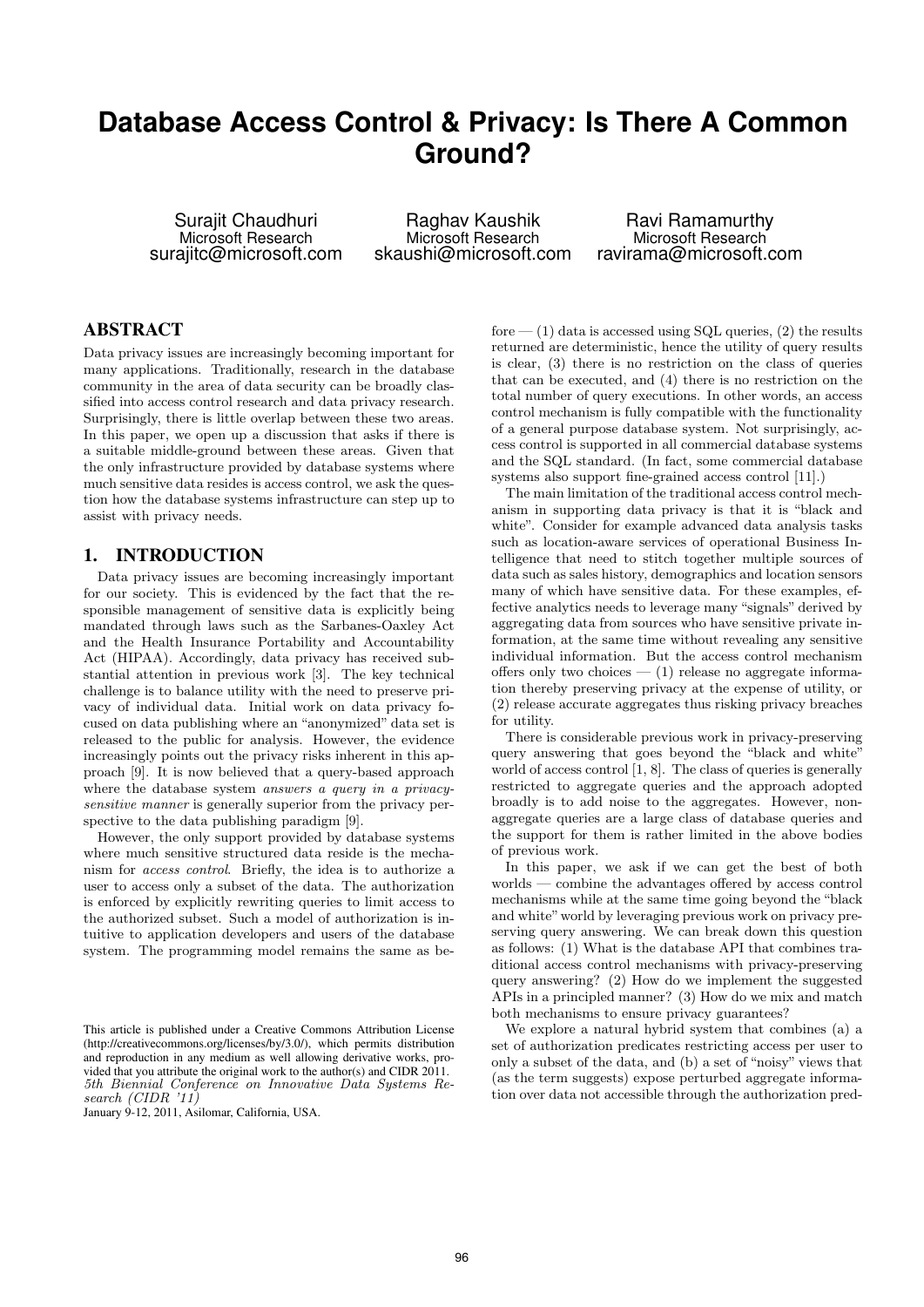icates. For example in an employee-department database, we could allow employees to see their own employee record and also publish a "noisy" view exposing the average salary of the organization. This hybrid potentially has significant advantages. Accessing data through a set of views is natural for users of database systems and thus provides a simple extension to today's database API. It offers the functionality of access control for queries that refer only to the database tables and views, and the privacy guarantees of previous work for queries that only refer to the "noisy" views. In addition, we obtain value beyond the sum of the individual parts by allowing rich queries that refer to both database tables and "noisy" views.

We implement the "noisy" views by using previous work on implementing differential privacy [5, 8]. In order to answer question (3) above, we introduce the notion of differential privacy relative to an authorization policy and explain its desirable theoretical properties. We show that the seemingly ad hoc hybrid system described above satisfies differential privacy relative to the authorization policy.

We note that it is possible to expose the APIs we propose by extending libraries supporting differential privacy such as PINQ with access control mechanisms. However, given that the recent trend in the industry is to implement data security primitives in the database server, our discussion in this paper is presented as a modification to the database server. We think of our paper more as a first step in initiating discussions on how database systems can provide meaningful support to address privacy concerns. We comment on open issues, including a critique of state of the art privacy models.

# 2. REVIEWING ACCESS CONTROL

There has been a lot of work in the area of access control in databases. The idea with access control is that each database user gets access to a subset of the database that the user can query. The current SQL standard allows coarse grained access both to database tables as well as views.

Recent work [2, 6, 11, 13] has emphasized supporting predicate based fine-grained access control policies in the database server. For example, we wish to be able to grant each employee in an organization access their own record in the employee table.

In this paper, we consider fine-grained access control policies. We assume that access control policies expose per user a subset of each database table (this is the approach adopted by some commercial systems like Oracle VPD). The policy is formally captured by specifying for each user and each database table, an authorization predicate. Since the number of users can be potentially large, the predicate is specified succinctly as a parameterized predicate that references the function  $userID()$  that provides the identity of the current user. For example, we can grant each employee access to their own record as follows. (We adopt the syntax proposed in previous work [2].)

```
grant select on employee
      where (empid = userID())to public
```
Access can be granted not only to tables but also to views. In this way, we can expose additional information such as aggregate information. For example, we can create a view that counts the total number of employees and grant access to the view to every employee. For ease of exposition and



#### Figure 1: Leveraging Fine-Grained Access Control

without loss of generality, in the rest of this paper, we restrict authorization predicates to only be specified for tables. We now formalize the notion of an access control policy.

Definition 1. A access control policy  $P$  specifies for each user and for each database table, a corresponding authorization predicate. We also refer to an access control policy as an authorization policy.

We assume that the function  $auth(T, u)$  denotes the authorization predicate on table  $T$  corresponding to user  $u$ . For instance, in the above example  $auth(T, u)$  is the predicate empid = u.

Let the tables in the database be  $T_1, \ldots, T_k$ . Fix<br>a database instance A. We refer to the vector We refer to the vector  $<\sigma_{auth(T_1,u)}(T_1),\ldots,\sigma_{auth(T_k,u)}(T_k)$  as evaluated on the instance  $\overline{A}$  as the *authorized subset* for user  $u$ , denoted  $\mathcal{P}(u, A)$ . (In all our notation, if the user is clear from the context, we drop the reference to the user.)

Queries are executed by rewriting them to add the authorization predicates. For example, the query:

select salary from employee

gets rewritten to:

select salary from employee where  $empid = userID()$ 

In the same way, update statements are also rewritten to go only against the authorized subset. For example, the update:

update employee set nickname = 'Jeff'

is rewritten as follows:

```
update employee set nickname = 'Jeff'
where empid = userID()
```
We note that in general, the access control policy can allow a different "pre-update" authorization predicate than the one for queries. Further, previously proposed access control policy languages also support the notion of a "post-update" authorization predicate which checks whether the new values of the updated rows are authorized. For ease of exposition, we assume that (1) there is only one authorization predicate used for both queries and pre-update and that (2) there are no post-update predicates, while noting that our techniques and results extend if we relax this assumption.

Figure 1 illustrates the infrastructure supporting access control mechanisms in a database system.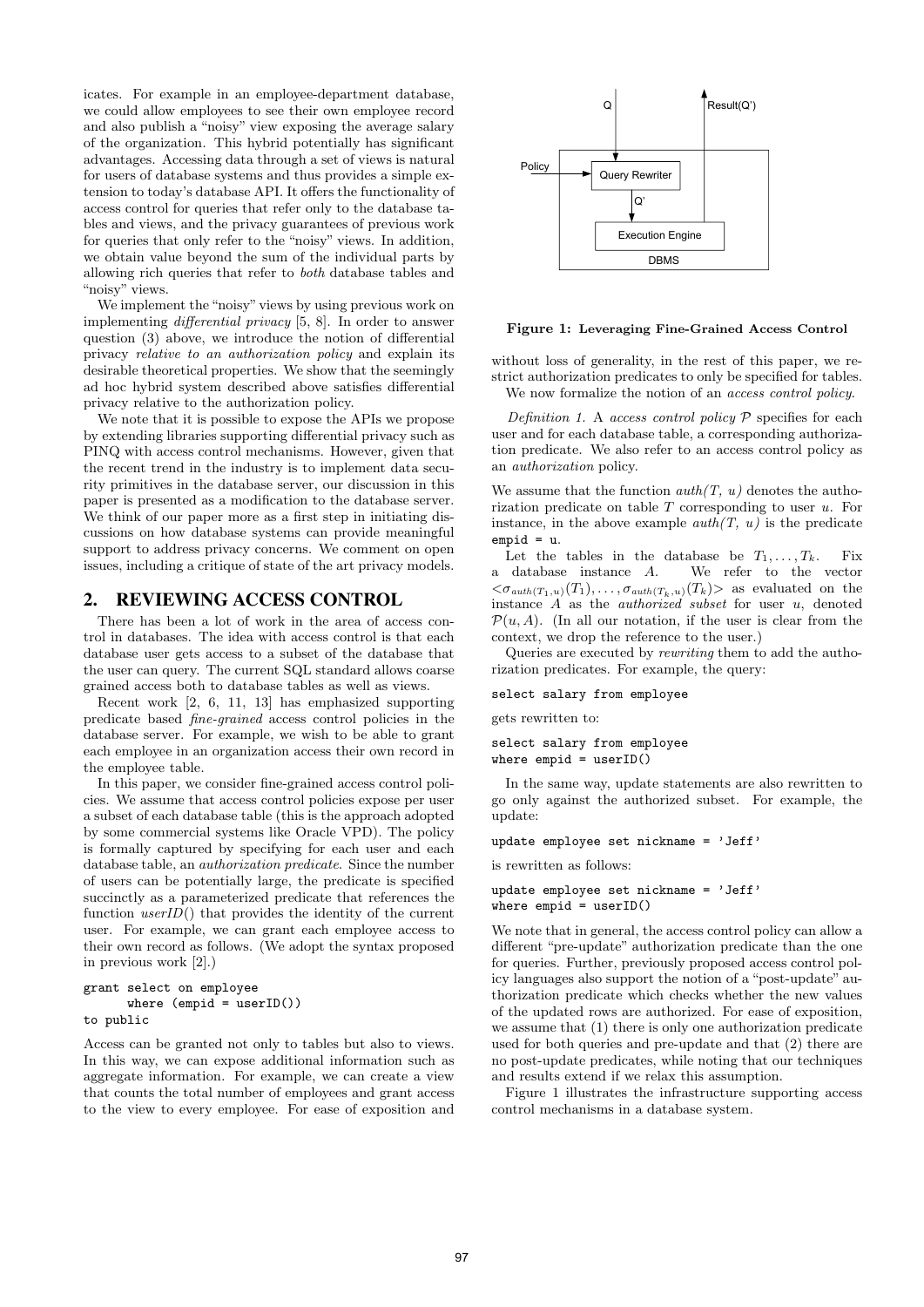# 2.1 Limitations

As we discussed in Section 1, granting access to accurate aggregations over different subsets of the data can potentially leak information. For instance, in an Employee-Department database, suppose we grant a data analyst access to the number of employees at various levels of the organizational hierarchy grouped by the department, gender and ethnicity. If the analyst knows an employee with a rare ethnicity, the level of the employee could potentially get breached. Basically, the choices offered by access control mechanisms are "black-and-white"; we can grant access either to accurate aggregate information thereby compromising privacy, or to no aggregate information compromising utility.

Previous work in data privacy has studied techniques for releasing information while preserving privacy allowing us a middle ground in the above scenario. Briefly, the idea is to add noise to the result of a computation. We next address the question of how the database API can be extended to exploit this previous work.

### 3. NOISY VIEWS

In Section 1, we proposed the notion of noisy views as a possible abstraction for integrating privacy mechanisms in a traditional database. The core properties of noisy views that we support may be summarized as follows:

- *Noisy Views are a DDL construct:* Noisy views may be defined by a data provider in the same way a traditional view is declared, e.g., through a CREATE VIEW statement.
- Noisy Views are Non-Deterministic: Although the DDL expression for a noisy view is no different from that of a traditional view, their semantics is nondeterministic. Intuitively, they correspond to the result of executing the DDL associated with the noisy views but enriched with a random "noise" to ensure no privacy leaks happen.
- Noisy views and Access Control co-exist: A query can reference both a noisy view and other authorized objects.
- Noisy Views are Access Control Aware: Noise is only added to the part of the result derived from unauthorized data. The part derived from authorized data is not perturbed.
- *Noisy Views are Named:* To reflect to the application developer the fact that noisy views are nondeterministic, the noisy views need to be explicitly named, much like views in the SQL standard.
- Traditional DBMS Execution Engine: The DBMS query execution engine is left unchanged. Only minimal changes to the database system are needed: (1) a noise-injecting function and (2) a modified query rewriter that rewrites a reference to a noisy view.
- No Change in Data: The privacy-sensitive database content is left unchanged.

The above properties summarize the core facets of a noisy view object. The advantages of this approach are that (1) it builds on the familiar notion of views thereby inheriting the benefits of access control mechanisms, and (2) by requiring that queries access the noisy views by explicitly naming them, it clearly separates the deterministic components from

the non-deterministic components of the system. Any query that does not name the noisy views will have the same behavior as with just access control mechanisms.

However, the specific details of the privacy model being supported determines several additional details: (1) What subset of SQL can be supported as noisy views? (2) How exactly is the noise added? (3) What is the additional information that needs to be specified: for users as well as queries? (4) What are the privacy guarantees? The answers to the above questions critically depend on the specific privacy model that is adopted.

The rest of the paper answers precisely these questions for the well-known model of differential privacy [5]. We first review state of the art differential privacy in Section 4 and then describe our implementation in Section 5. Finally, we note that the model of noisy views is more general and provides a template for capturing privacy models in database systems like the approach adopted by Netz et al. [10] for encapsulating data mining models in databases.

# 4. REVIEWING DIFFERENTIAL PRI-**VACY**

We now briefly discuss *differential privacy* [5] which is considered to be the current state of the art in privacy models.

# 4.1 Definition

Intuitively, differential privacy requires that computations be formally indistinguishable when run with and without any single record. The following definition makes the intuition precise. We denote the symmetric difference between two data sets A and B as  $A \oplus B$  (for a database with multiple tables, we take the union of the symmetric difference of the corresponding tables).

Definition 2. A randomized computation  $M$  provides  $\epsilon$ differential privacy if for any two database instances A and B and any set of possible outputs  $S \subseteq Range(M)$ :

$$
\mathbf{Pr}[M(A) \in S] \le \mathbf{Pr}[M(B) \in S] \times \exp(\epsilon \times |A \oplus B|)
$$

 $\Box$ 

The parameter  $\epsilon$  quantifies the degree of privacy. A smaller value of  $\epsilon$  corresponds to a stronger guarantee — for example if we set  $\epsilon$  to be 0, then M is constrained to produce the same output independent of input. On the other hand, a larger value of  $\epsilon$  indicates a weaker guarantee.

Intuitively, differential privacy ensures that adding an individual record to the database does not reveal much additional information. Thus, an adversary would not be able to learn if any particular data item was used as a result of this computation. Perhaps the biggest advantage of differential privacy is that it makes no reference to (and hence no assumptions about) background knowledge. It thus relieves us from the burden of changing privacy models as assumptions about background knowledge change.

# 4.2 Implementation Using PINQ

Most techniques implementing differential privacy such as Privacy Integrated Queries (PINQ) [8] focus on aggregations (our discussion below is also based on PINQ). Aggregates are supported by *output* perturbation — the original aggregate is first computed and then perturbed by adding random noise (thus the noise corresponds to an absolute error in the output).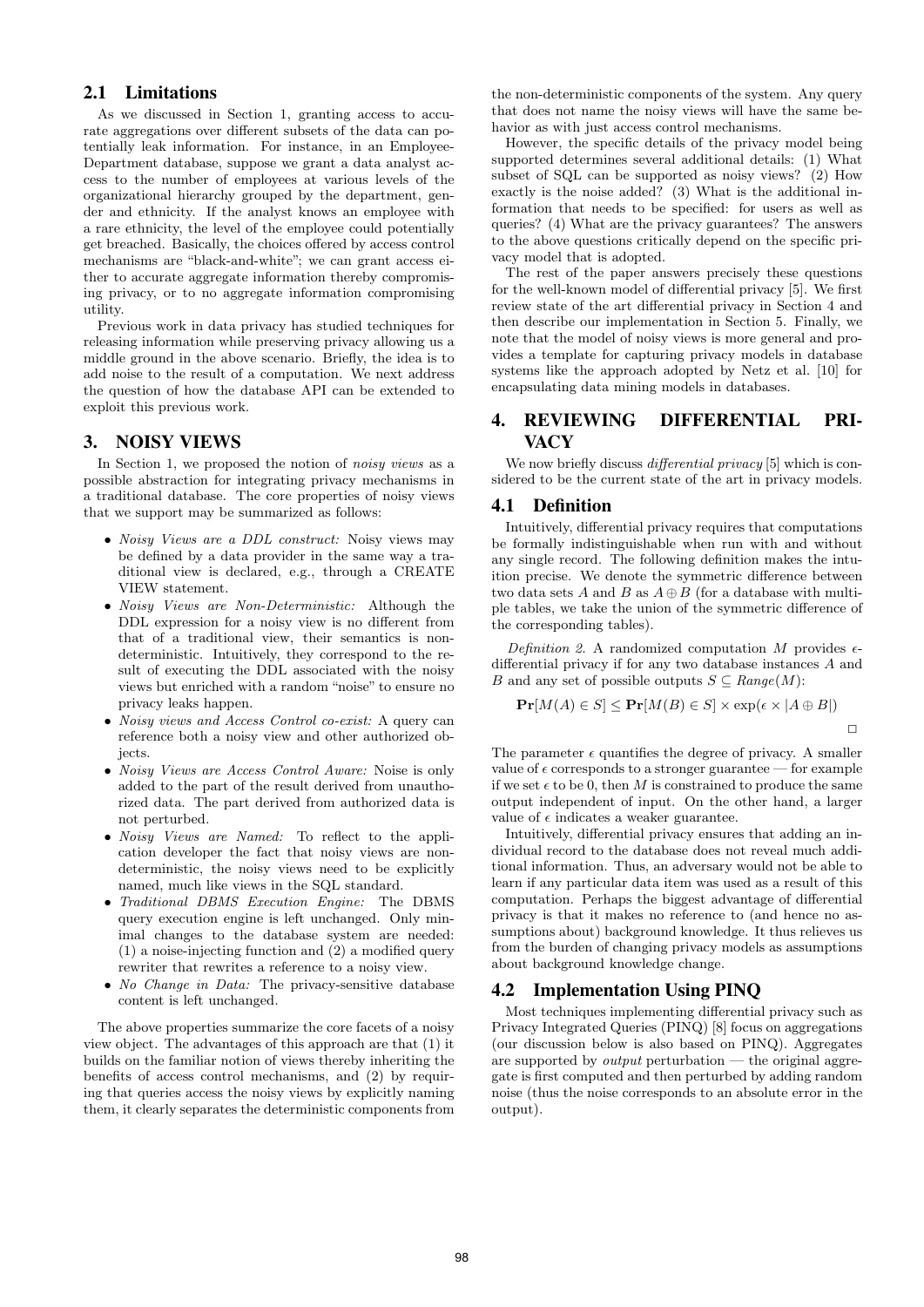

Figure 2: Leveraging Differential Privacy

Figure 2 illustrates how an application can leverage PINQ. Each aggregate query  $AggQ$  is issued with a privacy parameter  $\epsilon$  (see Definition 2). The query execution algorithm guarantees  $\epsilon$ -differential privacy by adding a carefully chosen random noise to the output; the noise is chosen as a function of  $\epsilon$  and the aggregation being performed. The noise added is inversely related to  $\epsilon$  — a larger value of  $\epsilon$ (weaker privacy guarantee) can be accommodated with a smaller noise, whereas a smaller value of  $\epsilon$  (stronger privacy guarantee) requires more noise.

As more queries are run, the overall privacy guarantee gets weaker. Formally, we have the following previously published result [8].

THEOREM 1. Let  $M_i$  each provide  $\epsilon_i$ -differential privacy. Then the sequence of  $M_i$  provides  $\Sigma_i \epsilon_i$ -differential privacy.

Thus, overall the system satisfies  $\Sigma_i \epsilon_i$ -differential privacy where the  $i^{\text{th}}$  query is run with parameter  $\epsilon_i$ .

There is previous work [4] that formally shows that if an unbounded number of queries are allowed, then eventually privacy is breached. Therefore, the notion of a privacy budget B is introduced that bounds the number of queries a user can run. As each query is run with its privacy parameter  $\epsilon$ , the budget is decremented by  $\epsilon$ . Queries can only be run so long as permitted by the remaining budget. A larger privacy budget allows a larger number of queries to be run but with a greater risk of privacy breach. Thus, both the budget and the query-specific privacy parameters can be used to trade off privacy with utility.

PINQ supports differentially private variants for all the standard SQL aggregations such as sum, count and average. We refer to the differentially private variants respectively as noisySum, noisyCount and noisyAvg. The aggregations can be computed over a restricted class of SQL operations such as filters and key-key joins. By using a partitioning operation, it also supports a limited form of grouping. Since the implementation only adds noise to the output of queries, all of the query processing can be done using the DBMS execution engine without modifying the underlying data (this is in contrast with input perturbation techniques [3]).

#### *4.2.1 Limitations*

As noted above, using differential privacy requires the programmer to set various parameters and also understand that an unbounded number of queries cannot be run by the same user. While the meaning of the parameters is intuitive, choosing appropriate values for them is non-trivial. The random noise added is a function not only of the privacy parameter  $\epsilon$  but also the *sensitivity* of the aggregation, which is the maximum influence any single record can have on the output of the aggregation. Differential privacy implementations work best for low-sensitivity computations. For example, the sensitivity of aggregates such as count is low. On the other hand, for aggregates such as sum the sensitivity can be arbitrarily large (that said, when a large number of records are being summed, a large absolute error can be tolerated since it might not correspond to large relative error). For a given privacy guarantee  $\epsilon$ , we need to add significantly more noise as the sensitivity increases. On the other hand, answering higher sensitivity queries without increasing the noise reduces the total number of queries that can be executed within the privacy budget. Such interactions between the parameters makes them difficult to set. We note that the above limitations hold not only for PINQ but for all previously proposed differential privacy algorithms.

Although differential privacy comes with the above "baggage", it offers a principled mechanism to navigate the privacy/utility trade off. This is in stark contrast to the "blackand-white" world of access control. Further, recent empirical work has begun to apply differential privacy to several realworld data analysis tasks successfully [8, 14]. Given this fact, it is natural to ask if we can implement our noisy view abstraction through differential privacy primitives. We study this question next.

# 5. DIFFERENTIALLY PRIVATE NOISY VIEWS

In this section, we discuss how we implement noisy views based on differential privacy and discuss how it can be integrated in a database system. We term noisy views implemented using differential privacy as differentially private views or DPViews in short. We present our system as an enhancement of the database server while noting that much of the functionality can also be supported through middleware requiring no changes to the server, say by enhancing PINQ with access control primitives.

Since the class of DPViews we consider is influenced by our privacy guarantees, we begin this section by discussing the privacy guarantee we seek to provide.

### 5.1 Differential Privacy Relative To Views

The main challenge in formalizing the privacy guarantee is that we do not want to charge the system with protecting the privacy of information that is revealed through the authorization policy. We illustrate with an example. We assume that the authorization predicates are known to all users.

Example 1. Suppose that in an organization, a user is authorized to see the records of all employees whose salary is greater than \$100000. Even though the user is not authorized to see the records of other employees, he/she knows that their salary is less than or equal to  $$100000$ .  $\Box$ 

A user knows that the underlying database has to be consistent with the authorized subset. This is how information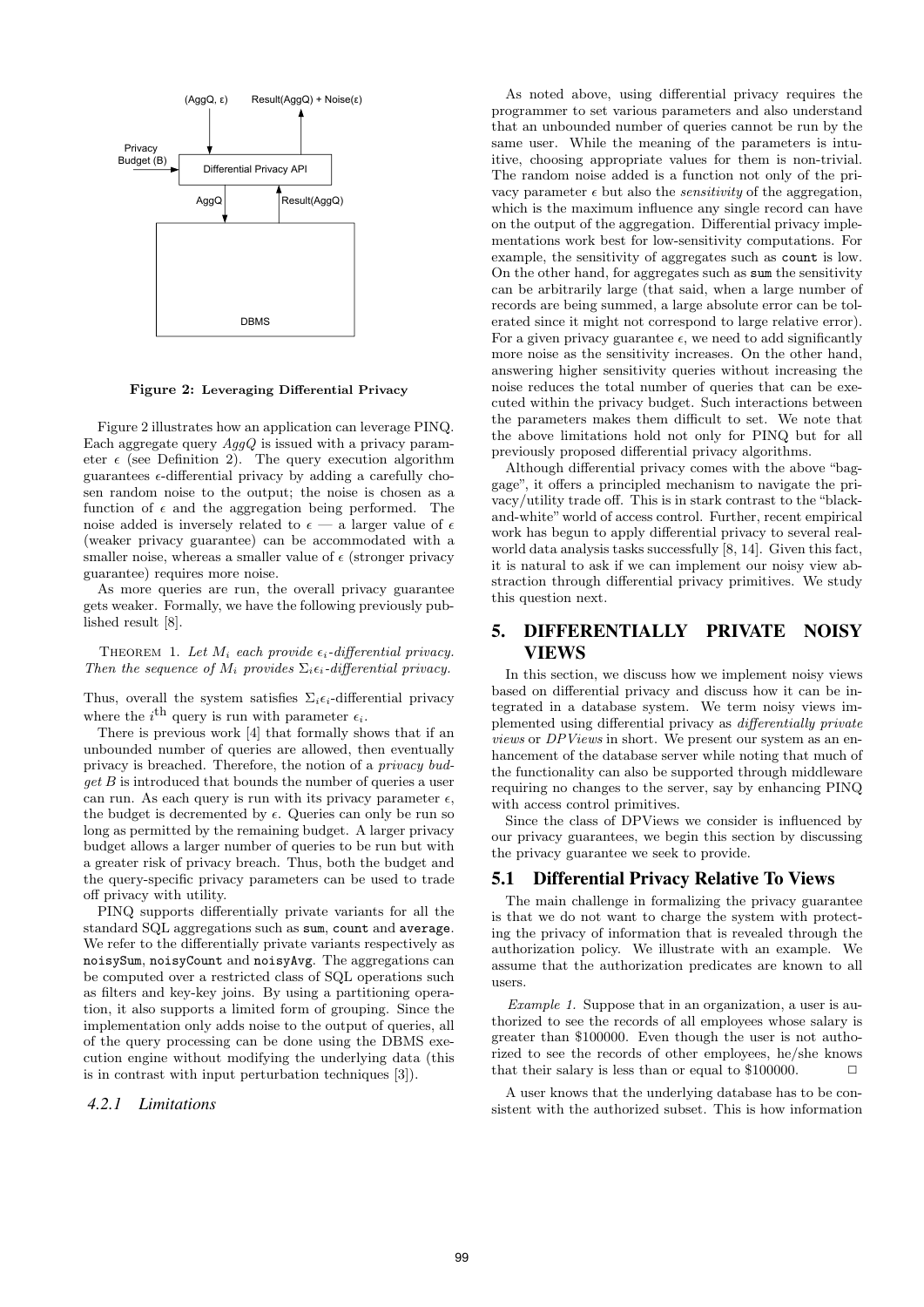is revealed about the overall data. Accordingly, we introduce the notion of differential privacy relative to an authorization policy as follows.

Definition 3. We say a randomized computation  $M$  provides  $\epsilon$ -differential privacy *relative to an authorization pol*icy  $P$  for user u if for any two database instances A and B such that  $\mathcal{P}(u, A) = \mathcal{P}(u, B)$  and any set of possible outputs  $S \subseteq Range(M)$ :

$$
\mathbf{Pr}[M(A) \in S] \le \mathbf{Pr}[M(B) \in S] \times \exp(\epsilon \times |A \oplus B|)
$$

We note that the main difference from the usual notion of differential privacy is that we only consider instance pairs that agree on the authorized subsets. Definition 3 offers us a principled way to reason about privacy in the context of a given access control policy. At one end, if the user is not granted access to any data, then Definition 3 reduces to standard differential privacy. By granting access to more data, the system is only charged with providing a weaker privacy guarantee.

Finally, we carry out the discussion in this section for a single user noting that all results generalize to multiple users. So the references to the user are dropped in the notation.

### 5.2 Overall Architecture

The overall policy specified to the system initially consists of an authorization policy and a set of DPViews. We use the access control infrastructure to grant and/or deny access to the DPViews in the same way as with traditional views.

In general, a query can reference database tables and DPViews. An update can only reference database tables. Queries and updates are executed by rewriting them in a way that guarantees differential privacy relative to the authorization policy P.

References to database tables are rewritten as described in Section 2 to reflect the authorization policy. For queries and updates that do not reference DPViews, the behavior is identical to only having an authorization policy. The differential privacy guarantee is obtained via the following result.

THEOREM 2. Fix an authorization policy  $P$  and a query that does not refer to DPViews. The rewritten query is 0-differentially private relative to  $P$ . Similarly, an update (that is not allowed to refer to DPViews) when rewritten is 0-differentially private relative to P.

PROOF. We can think of the authorization semantics for queries and updates as follows. The database instance A is replaced with the authorized subset  $\mathcal{P}(A)$  and the original unrewritten statement (query or update) is run on this smaller instance. The result follows.  $\Box$ 

Any reference to a DPView in a query is made with a privacy parameter  $\epsilon$  (the  $\epsilon$  here refers to Definition 3) and rewritten in a way that guarantees  $\epsilon$ -differential privacy relative to the authorization policy. The way in which DPView references are rewritten is described in Section 5.3.

In general, a query can reference both the database tables and the DPViews. Such queries are also issued with the privacy parameter  $\epsilon$ . We prove below in Theorem 4 that their rewriting guarantees  $\epsilon$ -differential privacy relative to the authorization policy.



#### Figure 3: Leveraging Access Control and Differential Privacy

As multiple queries and updates are run, we prove that the system satisfies  $\Sigma_i \epsilon_i$ -differential privacy relative to the authorization policy where the  $i^{\text{th}}$  query is run with parameter  $\epsilon$ .

THEOREM 3. Fix an authorization policy  $P$ . Let  $M_i$  each provide  $\epsilon_i$ -differential privacy relative to  $\mathcal{P}$ . Then the sequence of  $M_i$  provides  $\Sigma_i \epsilon_i$ -differential privacy relative to  $\mathcal{D}$ 

PROOF. The proof is almost identical to the analogous previously known result  $[8]$  (stated in Theorem 1) — we only have the additional restriction of focusing on instances A and B with  $P(A) = P(B)$ .  $\Box$ 

Together with the following straightforward result, Theorem 3 can be used to infer that queries that reference database tables and a DPView with parameter  $\epsilon$  satisfy  $\epsilon$ differential privacy relative to the authorization policy.

THEOREM 4. Fix authorization policy  $P$ . Any deterministic computation that operates on the output of a computation that is  $\epsilon$ -differentially private relative to  $\mathcal P$  is also  $\epsilon$ differentially private relative to P.

We also inherit the notion of a per-user privacy budget which is maintained in the same way as in PINQ. The overall architecture is shown in Figure 3.

# 5.3 Differentially Private Views

We now discuss the class of DPViews we support coupled with how we rewrite them to yield privacy guarantees. The class of queries we encapsulate as DPViews is based on the class of queries for which differentially private algorithms are known [8]. If differentially private algorithms are developed for larger classes of queries in the future, we could correspondingly accommodate a larger class of DPViews.

We note that when the user budget is exhausted, the DPView expression is always rewritten in accordance with the authorization policy while signaling to the application that the privacy budget is exhausted. Thus, the discussion below focuses on the rewriting method for the case when the user budget is not exhausted.

### *5.3.1 Single Table DPViews*

We start our discussion with single-table DPViews. Suppose that a user is only authorized to see a subset of table T. In order to expose privacy-preserving computations on the unauthorized subset of  $T$  we can declare a DPView as follows.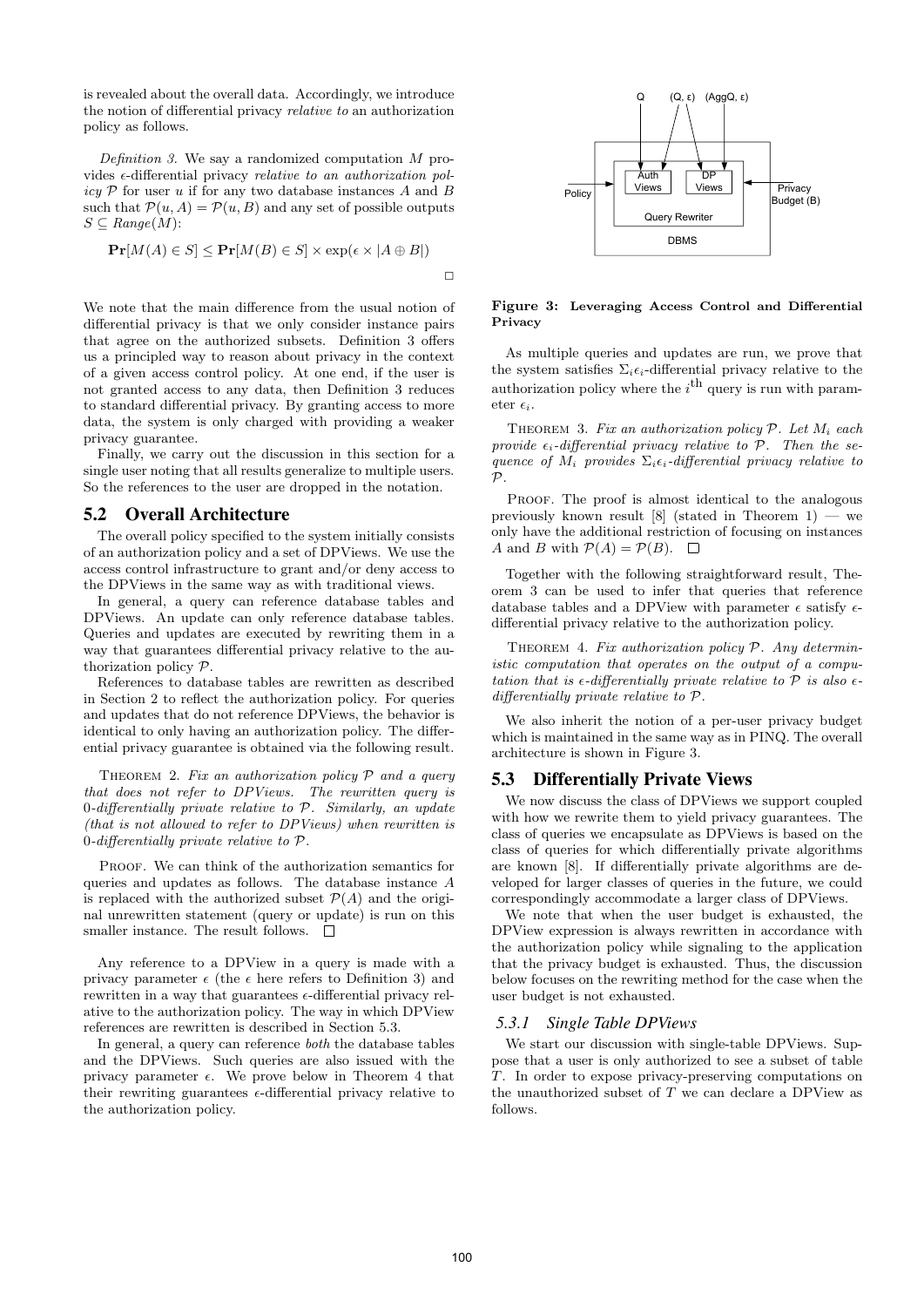```
create noisy view NoisySelect(agg1,...,aggn) as
(select scalarAgg(A1),...,scalarAgg(An)
from T)
```
We consider standard SQL aggregations namely sum, count and average.

A reference to NoisySelect is rewritten as follows if the user privacy budget is not exhausted. We decompose the table  $T$  into two parts  $-$  the authorized subset and the unauthorized subset. An accurate aggregate is computed over the authorized subset and a differentially private aggregate over the unauthorized subset. The two aggregates are combined. The rewriting for the case where there is only one aggregation and the scalarAgg is count is shown below in relational algebra-like notation.

```
count(\sigma_{auth(T)}(T)) + noisyCount_{\epsilon}(\sigma_{\neg \textit{auth}(T)}(T))
```
By Theorems 2 and 4, we can see that the above rewriting guarantees  $\epsilon$ -differential privacy relative to the authorization policy.

#### *5.3.2 Incorporating Joins*

The main challenge in combining joins with differentially private aggregations is that joins have a large sensitivity (recall from Section 4.2.1 that the sensitivity is the maximum influence any single record can have on the output of the aggregation.) Even for the special case of key-foreign key joins the sensitivity can be large since deleting a record from the "key side" can have an unbounded effect on the output join cardinality. Therefore, PINQ essentially only supports keykey joins [8].

In our system, since our goal is to guarantee differential privacy relative to the authorization policy, we can support foreign key joins as follows. We introduce the notion of a stable transformation relative to an authorization policy.

Definition 4. A transformation  $T$  is c-stable relative to authorization policy  $P$  if for any two data sets  $A$  and  $B$ such that  $\mathcal{P}(A) = \mathcal{P}(B)$ ,

$$
|T(A) \oplus T(B)| \leq c \times |A \oplus B|
$$

*Example 2.* If we have two tables  $R$  and  $S$  with  $R$  having a foreign key referencing S, then the join  $R \bowtie \sigma_{auth(S)}S$ is 1-stable.

If we perform stable transformations relative to an authorization policy before a differentially private aggregation, then the overall computation is differentially private relative to the policy.

THEOREM 5. Fix an authorization policy  $P$ . Let M provide  $\epsilon$ -differential privacy and let T be an arbitrary c-stable transformation relative to P. The composite computation  $M \circ T$  provides  $\epsilon \times c$ -differential privacy relative to  $\mathcal{P}$ .

PROOF. Fix data instances A and B with  $P(A) = P(B)$ . We have:

$$
\mathbf{Pr}[M(T(A)) \in S]
$$
  
\n
$$
\leq \mathbf{Pr}[M(T(B)) \in S] \times \exp(\epsilon \times |T(A) \oplus T(B)|)
$$
  
\n
$$
\leq \mathbf{Pr}[M(T(B)) \in S] \times \exp(\epsilon \times c \times |A \oplus B|)
$$

We use Theorem 5 to extend the class of DPViews to support foreign key joins as follows.

```
create noisy view NoisyJoin(agg1,...,aggn) as
(select scalarAgg(A1), ..., scalarAgg(An)
from R, S1, ..., Sk
where pJoin and pSelect)
```
In the above expression, the predicate pJoin captures the join predicate and pSelect, additional selection predicates. We require that each  $S_i$  is joined via a foreign key lookup from one of  $R, S_1, \ldots, S_{i-1}$  (the intuition behind the requirement is illustrated in Example 2).

We illustrate how the reference to NoisyJoin is rewritten when the user budget is not exhausted. We always enforce the authorization on each of the  $S_i$ . We decompose the result of  $\sigma_{\text{pSelect}}(R \bowtie \sigma_{\text{auth}(S_1)}(S_1) \dots \bowtie \sigma_{\text{auth}(S_k)}(S_k))$ into two parts. The authorized join result is the subset  $\sigma_{\text{pSelect}}(\sigma_{auth(R)}(R) \bowtie \sigma_{auth(S_1)}(S_1) \ldots \bowtie \sigma_{auth(S_k)}(S_k))$ and the rest, i.e.  $\sigma_{\text{pSelect}}(\sigma_{\neg \text{auth}(R)}(R) \bowtie \sigma_{\text{auth}(S_1)}(S_1) \dots \bowtie$  $\sigma_{auth(S_k)}(S_k)$  is the unauthorized join result. We decompose the join into the authorized subset and the unauthorized subset. An accurate aggregate is computed over the authorized subset and a differentially private aggregate over the unauthorized subset. The two aggregates are combined. The rewriting for the case where there is only scalar aggregate namely count and no predicates pSelect is shown below.

count
$$
(\sigma_{auth(R)}(R) \bowtie \sigma_{auth(S_1)}(S_1) \dots \bowtie \sigma_{auth(S_k)}(S_k))
$$
+  
noisyCount <sub>$\epsilon$</sub>  $(\sigma_{auth(R)}(R) \bowtie \sigma_{auth(S_1)}(S_1) \dots \bowtie \sigma_{auth(S_k)}(S_k))$ 

Again, it is not hard to see that the above rewriting guarantees  $\epsilon$ -differential privacy relative to the authorization policy.

#### *5.3.3 Incorporating Group By*

Suppose that we wish to also incorporate grouping into the class of queries that can define a DPView. Specifically we consider the following expression that extends the DPView NoisyJoin above with grouping columns  $g$ :

```
create noisy view NoisyGb(g,agg1,...,aggn) as
(select g, scalarAgg(A1), ..., scalarAgg(An)
from R, S1, ..., Sk
where pJoin and pSelect
group by g)
```
Intuitively, we can think of supporting group by by taking each distinct value (group) in the grouping columns and running NoisyJoin with additional predicates to select the given group. The first thing to note about this strategy is that a user may not be authorized to see all the groups. So we modify the strategy to only consider *authorized* groups which are the distinct values in the grouping columns in the authorized join result. Second, since the strategy invokes NoisyJoin in succession, the privacy guarantee we get is based on Theorem 3. However, since the groups are disjoint we can do better as we show below.

THEOREM 6. Fix an authorization policy  $P$ . Let  $M_i$  each provide  $\epsilon$ -differential privacy relative to  $\mathcal{P}$ . Let  $p_i$  be arbitrary disjoint predicates over the input domain. The sequence of  $M_i(\sigma_{p_i}(D))$  provides  $\epsilon$ -differential privacy relative to P.

PROOF. The proof is almost identical to the analogous previously known result  $[8]$  — we only have the additional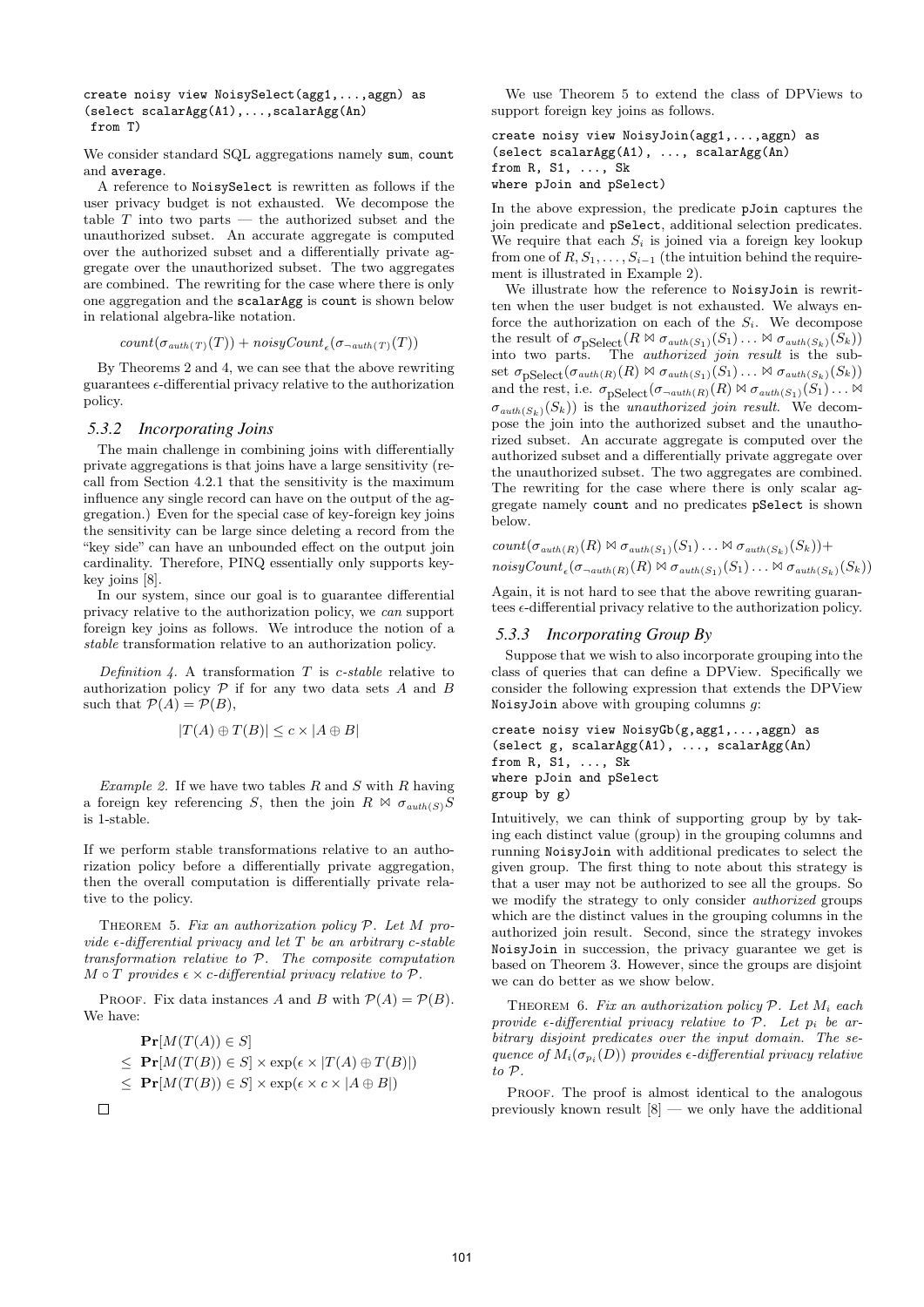restriction of focusing on instances A and B with  $P(A) =$  $\mathcal{P}(B)$ .  $\Box$ 

We now describe how a reference to NoisyGb is rewritten (when the budget is not exhausted.) The rewriting logically invokes NoisyJoin for each authorized group with additional predicates to select the group. However, Theorems 5 and 6 are used to decrement the user's budget only once.

Note that our system is designed such that an unbounded number of queries can be run. So long as the budget permits, the rewriting invokes the unauthorized subset. But after the budget is exhausted, we fall back to basic access control mechanisms. Further, we also note that our semantics can be achieved without any changes to the query execution engine merely by rewriting the reference to the DPView suitably.

# 5.4 Integrating Parameters

We now sketch one possible manner in which the privacy budget and noise parameters can be integrated into our system. The privacy budget for DBMS users is set as part of the policy specification and managed as a part of the user's metadata. The noise parameter is passed with each query as a connection property. For application users, both the privacy budget and the noise parameter reside in the user application context [11].

# 5.5 Illustrative Example

We consider a simplified sales database extending the Employee-Department database we have used earlier in the paper. The sales database has the following tables — Sales(ProductID, EmployeeID, CustomerID, SalesAmount), Employee(EmployeeID, ManagerID), Product(ProductID, Category), Customer(CustomerID, RegionID) and Region(RegionID, NationID).

The authorization policy lets managers access all records in the Customer, Product and Region tables (note that the Customer table in our example does not store sensitive customer information) and the records of employees that are direct reports and their corresponding sales records. Under the above authorization policy, a manager can find the total sales undertaken by each direct report per product through the following query:

```
select E.EmployeeID, S.ProductID, sum(SalesAmount)
from Employee E, Sales S
where E.EmployeeID = S.EmployeeID
group by E.EmployeeID, S.ProductID
```
We note that the above query is rewritten first before execution to only reference the rows the manager is authorized to see. Using the same query above, depending on which manager logs in, we get different rewritten queries (which is the point of supporting authorizations within the database server). In this sub-section, we describe queries as issued by the application noting that they would be rewritten by the system before execution.

Suppose that in order to give a better sense of an employee's sales we wish to compare them with the total perproduct sales. The above authorization policy does not grant access to the total per-product sales. We can expose the total per-product sales using the following noisy view.

```
create noisy view NoisyPerProductSales as
```

```
select S.ProductID, sum(SalesAmount) as TotalSales
```
from Sales S group by S.ProductID

Each employee's per-product sales can be compared with the total per-product sales by issuing the following query:

```
select E.EmployeeID, S.ProductID, sum(SalesAmount),
      min(NV.TotalSales)
from Employee E, Sales S, NoisyPerProductSales NV
where E.EmployeeID = S.EmployeeID and
     S.ProductID = NV.ProductID
group by E.EmployeeID, S.ProductID
```
Again, just as with the authorization predicates, NoisyPerProductSales is rewritten differently depending on which manager logs in. Thus the output of the query also changes depending on the current user.

Now we consider a different analysis task where a manager wishes to analyze the sales in her department grouped by product category and by nation. Issuing the following query accomplishes this task.

```
select R.NationID, P.Category, sum(SalesAmount)
from Product P, Sales S, Customer C, Region R
where P.ProductID = S.ProductID
  and S.CustomerID = C.CustomerID
  and C.RegionID = R.RegionID
group by R.NationID, P.Category
```
As in the previous case above, in order to compare the sales from a given department with the overall sales while at the same time preserving privacy, we can define the following noisy view.

```
create noisy view NoisyPerProductPerRegionSales as
select P.Category, R.NationID,
       sum(SalesAmount) as TotalSales
from Sales S, Product P, Customer C, Region R
where S.CustomerID = C.CustomerID
  and C.RegionID = R.RegionID
  and S.ProductID = P.ProductID
group by P.Category, R.NationID
```
The sales within the department and across all departments can be compared by issuing the following query.

```
with DeptSales(NationID,Category,TotalSales) as
(
   select R.NationID, P.Category, sum(SalesAmount)
   from Product P, Sales S, Customer C, Region R
   where P.ProductID = S.ProductID
     and S.CustomerID = C.CustomerID
     and C.RegionID = R.RegionID
   group by R.NationID, P.Category
\lambdaselect N.Category, N.NationID,
       N.TotalSales, D.TotalSales
from DeptSales D,
     NoisyPerProductPerRegionSales N
where D.Category = N.Category
  and D.NationID = N.NationID
```
# 5.6 Summary

The hybrid architecture we sketched above satisfies the noisy view properties outlined in Section 3. We can reduce to the functionality of PINQ using DPViews. On the other